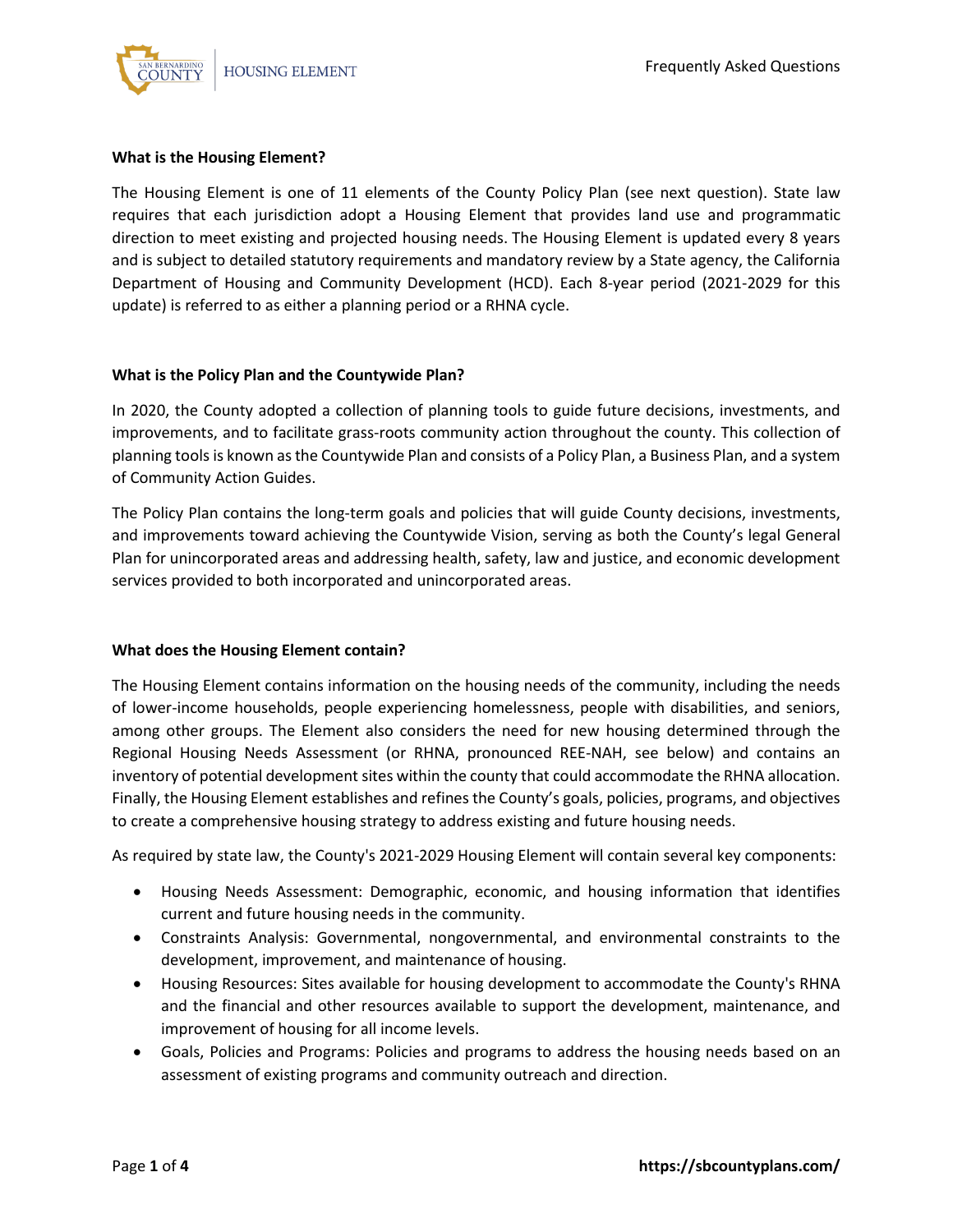

# **What is the Regional Housing Needs Assessment (RHNA)?**

The RHNA is an allocation of the State's projected housing needs split among the various regions and cities of California. The Southern California Association of Governments (SCAG) serves as the regional planning organization for jurisdictions in southern California. HCD assigns SCAG its regional RHNA allocation, which is 1,341,827 new housing units for the 2021-2029 RHNA cycle. SCAG then distributes the allocation among all the jurisdictions in the region, both in total and by four income categories. Jurisdictions must then demonstrate adequate land resources, regulations, and incentives to facilitate the permitting and construction of the projected housing need across the four income categories. The County of San Bernardino's RHNA allocation is 8,832, as shown below.

| <b>Income Category</b> | <b>Percent of Area</b><br><b>Median Income</b><br>(AMI) | Number of<br><b>Housing Units</b> | <b>Percent of Total</b> |
|------------------------|---------------------------------------------------------|-----------------------------------|-------------------------|
| Very Low               | <50% of AMI                                             | 2,179                             | 25%                     |
| Low                    | 50-80% of AMI                                           | 1,360                             | 15%                     |
| Moderate               | 80-120% of AMI                                          | 1,523                             | 17%                     |
| Above Moderate         | $>120\%$ of AMI                                         | 3,770                             | 43%                     |
|                        | <b>Total</b>                                            | 8,832                             | 100%                    |

### **Is the County required to build or make sure that all of these units are built?**

No, the RHNA allocation is not a mandate for the County to build or ensure that a certain number of units are built. The County cannot force private property owners and developers to build housing units. The County's legal obligation is show that there is enough land zoned at densities that would allow for the development of the RHNA allocation. The County must also show that its development standards do not unduly constrain the development of housing.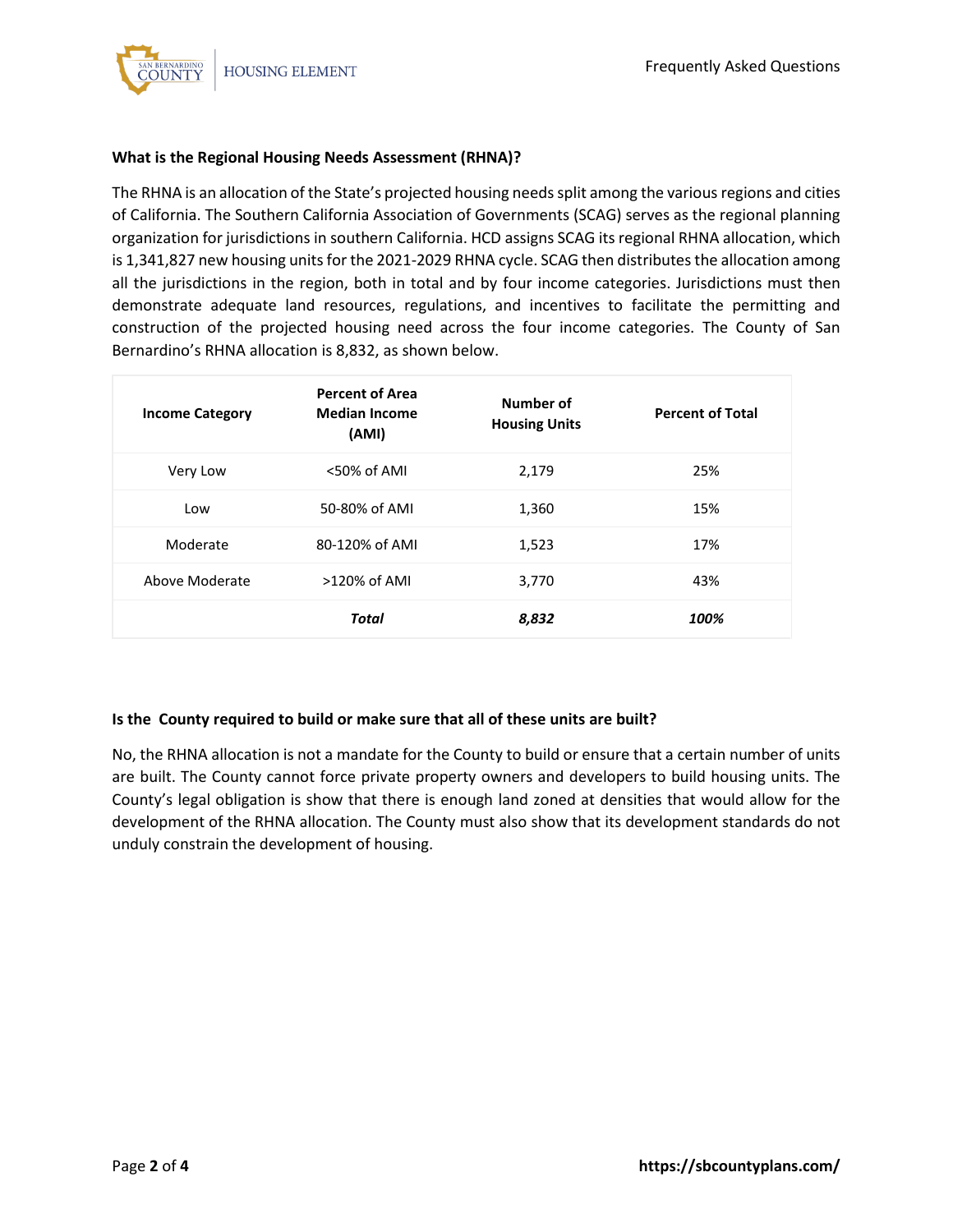

#### **What is affordable housing?**

Housing affordability is the relationship between housing costs and income, with an affordable housing payment (monthly rent or mortgage) representing no more than approximately 30% of a household's gross income.

In the context of housing elements, affordable housing focuses on housing for very low and low income households (collectively referred to as lower income households). For such households, monthly marketrate housing typically costs more than 30% of their monthly income and new housing can only be made affordable through public or private subsidy. Notably, some housing options in the county, e.g., manufactured homes and accessory dwelling units, may be affordable to lower income households without any assistance or subsidy.

Pursuant to the most recent income level data from the State Department of Housing and Community Development, dated April 26, 2021, the area median income (AMI) in San Bernardino County was \$77,500. For the four identified household income categories, household income levels (two- and four-person households) are defined as follows:

| <b>Income Category</b> | <b>Maximum Income</b> | Maximum Affordable |                       |
|------------------------|-----------------------|--------------------|-----------------------|
|                        |                       | Rent               | <b>Purchase Price</b> |
| Very Low               | Up to \$31,600        | \$790              | \$108,000             |
| Low                    | \$31,601 to \$50,600  | \$1,265            | \$205,000             |
| Moderate               | \$50,601 to \$74,400  | \$1,860            | \$328,000             |
| Above Moderate         | Above \$74,400        | Above \$1,860      | Above \$328,000       |

#### **TWO-PERSON HOUSEHOLD**

#### **FOUR-PERSON HOUSEHOLD**

| <b>Income Category</b> | <b>Maximum Income</b> | <b>Maximum Affordable</b> |                       |
|------------------------|-----------------------|---------------------------|-----------------------|
|                        |                       | Rent                      | <b>Purchase Price</b> |
| Very Low               | Up to \$39,500        | \$988                     | \$150,000             |
| Low                    | \$39,501 to \$63,200  | \$1,580                   | \$270,000             |
| Moderate               | \$63,201 to \$93,000  | \$2,325                   | \$423,000             |
| Above Moderate         | Above \$93,000        | Above \$2,325             | Above \$423,000       |

Assumptions for maximum affordable rent: 30% of gross monthly household income

Assumptions for maximum affordable purchase price: \$250 monthly debt, 10% down payment, 36% debt-to-income ratio, 30-year fixed mortgage, 4.0% interest rate, 1.1% property tax rate, \$800/year home insurance